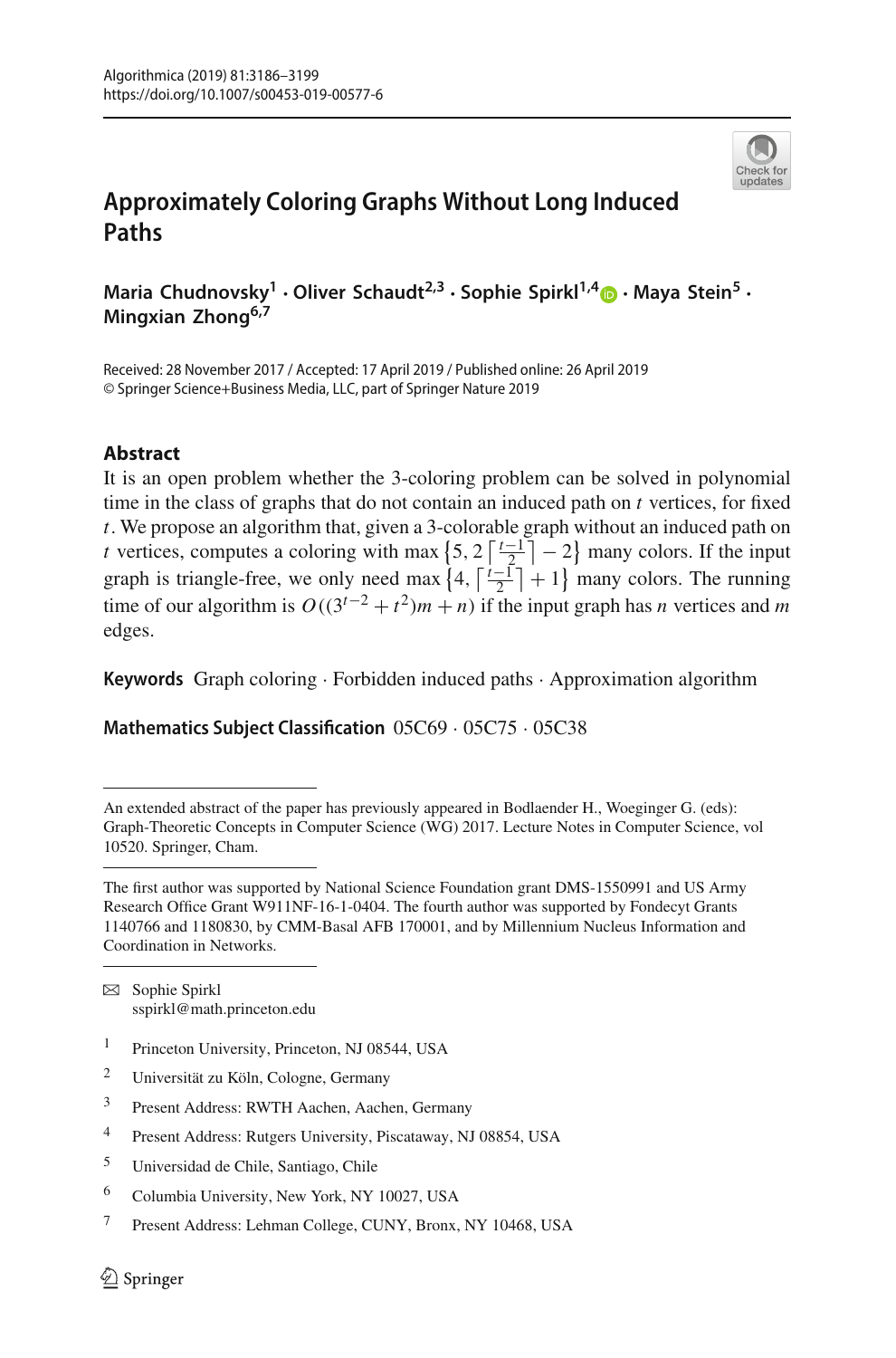## **1 Introduction**

A *k*-coloring of a graph *G* is a function  $c: V(G) \rightarrow \{1, \ldots, k\}$  such that  $c(v) \neq c(u)$ for all  $vu \in E(G)$ . In the *k-coloring problem*, one has to decide whether a given graph admits a *k*-coloring or not; it is NP-complete for all  $k \geq 3$ , as Karp proved in his seminal paper [\[19](#page-13-0)].

*Coloring H -free graphs.* One way of dealing with this hardness is to restrict the structure of the instances. In this paper we study *H -free graphs*, that is, graphs that do not contain a fixed graph *H* as an induced subgraph. It is known that for fixed  $k > 3$ , the *k*-coloring problem is NP-hard on *H*-free graphs if *H* is any graph other than a subgraph of a chordless path [\[15](#page-13-1)[,18](#page-13-2)[,21](#page-13-3)[,22\]](#page-13-4). Therefore, we further restrict our attention to  $P_t$ -free graphs,  $P_t$  being the chordless path on  $t$  vertices.

A substantial number of papers study the complexity of coloring  $P_t$ -free graphs, and most of the results are gathered in the survey paper of Golovach et al. [\[12\]](#page-12-0). Let us recall a few results that define the current state of the art regarding the complexity of *k*-coloring in *Pt*-free graphs.

**Theorem 1** (Bonomo et al. [\[2](#page-12-1)]) *The 3-coloring problem can be solved in polynomial time in the class of P*7*-free graphs. This holds true even if each vertex comes with a subset of* {1, 2, 3} *of feasible colors.*

It is an intriguing open question whether the 3-coloring problem is solvable in polynomial time in the class of  $P_t$ -free graphs, whenever  $t > 7$  is fixed.

**Theorem 2** (Chudnovsky et al. [\[4](#page-12-2)[,5](#page-12-3)]) *The 4-coloring problem can be solved in polynomial time in the class of P*6*-free graphs.*

Going back to  $P_5$ -free graphs, an elegant algorithm of Hoàng et al. [\[14\]](#page-12-4) shows that this class is structurally restricted enough to allow for a polynomial time algorithm solving the *k*-coloring problem.

**Theorem 3** (Hoàng et al. [\[14](#page-12-4)]) *The k-coloring problem can be solved in polynomial time in the class of P*5*-free graphs, for each fixed k.*

The above result is interesting also for the fact that if *k* is part of the input, the *k*coloring problem in *P*5-free graphs becomes NP-hard again [\[21](#page-13-3)]. Regarding negative results, the following theorem of Huang is the best known so far.

**Theorem 4** (Huang [\[16\]](#page-13-5)) *For all k*  $\geq$  5*, the k-coloring problem is NP-complete in the class of P*6*-free graphs. Moreover, the 4-coloring problem is NP-complete in the class of P*7*-free graphs.*

Together, these results resolve the questions of the complexity of *k*-coloring in the class of  $P_t$ -free graphs for all *k* and *t*, except for the case when  $k = 3$  and  $t \ge 8$ . For this case, the following is known.

**Theorem 5** (Groenland et al. [\[11](#page-12-5)]) *For fixed t, the number of* 3*-colorings of a Pt-free graph can be found in subexponential time.*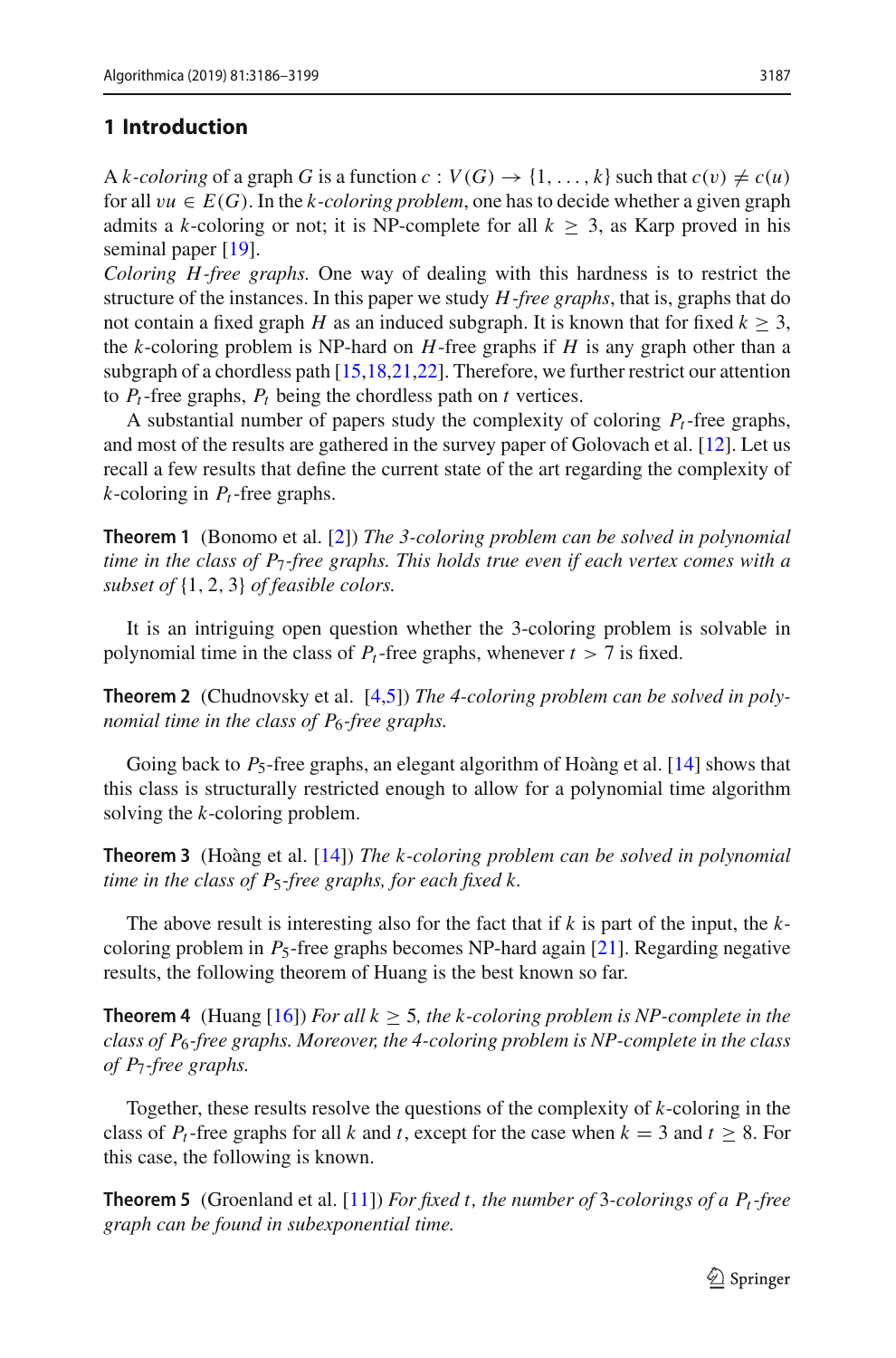Our contribution is an approximation algorithm for the latter case. This line of research was first suggested to us by Chuzhoy [\[6](#page-12-6)]. The approximation guarantee of our algorithm is better in the triangle-free case. Even in the triangle-free case, the complexity of 3-coloring  $P_t$ -free graphs is open for  $t \geq 8$ , and 4-coloring is known to be *N P*-hard for large *t*:

**Theorem 6** (Huang et al. [\[17\]](#page-13-6)) *The 4-coloring problem is N P-hard in the class of* {*P*22, triangle}*-free graphs.*

*Approximation* The hardness of approximating the *k*-coloring problem has been in the focus of the research on approximation algorithms. Dinur et al. [\[7](#page-12-7)] proved that coloring a 3-colorable graph with *C* colors, where *C* is any constant, is NP-hard assuming a variant of the Unique Games Conjecture. More precisely, the assumption is that a certain label cover problem is NP-hard (where the label cover instances are what the authors call  $\alpha$ -shaped). Even without this assumption, Brakensiek and Guruswami [\[1\]](#page-12-8) proved that for all  $k \geq 3$ ,  $(2k - 2)$ -coloring a *k*-colorable graph is *NP*-hard.

On the upside, it is known how to color a 3-colorable graph with relatively few colors in polynomial time, and there has been a long line of subsequent improvements on the number of colors needed. The current state of the art, according to our knowledge, is the following result, which combines a semidefinite programming result by Chlamtac [\[3](#page-12-9)] with a combinatorial algorithm for the case of large minimum degree.

**Theorem 7** (Kawarabayashi and Thorup [\[20\]](#page-13-7)) *There is a polynomial time algorithm to color a 3-colorable n-vertex graph with*  $O(n^{0.19996})$  *colors.* 

In this work we combine these two lines of research and strive to use the structure of *Pt*-free graphs to give an approximation algorithm for the 3-coloring problem. We are inspired by a result of Gyárfás, who proved the following.

<span id="page-2-0"></span>**Theorem 8** (Gyárfás [\[13\]](#page-12-10)) *If G is a graph with no induced subgraph isomorphic to P<sub>t</sub>*, then  $\chi(G) \leq (t-1)^{\omega(G)-1}$ .

Thus, for a graph with no  $P_t$ , we can check if it is  $(t-1)^2$ -colorable or not 3-colorable by checking whether it contains a *K*4. For a connected graph, Theorem [8](#page-2-0) also holds if the requirement of being  $P_t$ -free is weakened to the assumption that there is a vertex  $v$  in  $G$  that does not start an induced  $P_t$  in  $G$ . We use a technique similar to the proof of Theorem [8](#page-2-0) in the proof of our key lemma, Lemma [1,](#page-3-0) taking advantage of the fact that the input graph is 3-colorable. This allows us to improve the bound of  $(t-1)^2$  on the number of colors given by Gyárfás' theorem. We remark that our result is not an improvement of Theorem [8,](#page-2-0) but incomparable to it. *Our contribution* We prove the following.

<span id="page-2-1"></span>**Theorem 9** *Let t*  $\in$  *N. There is an algorithm that computes for any 3-colorable*  $P_t$ *-free graph G*

- (a) *A coloring of G with at most* max  $\left\{5, 2\left\lceil \frac{t-1}{2} \right\rceil 2\right\}$  *colors, and a triangle of G, or*
- (b) *A coloring of G with at most* max  $\left\{4, \left\lceil \frac{t-1}{2} \right\rceil + 1\right\}$  *colors*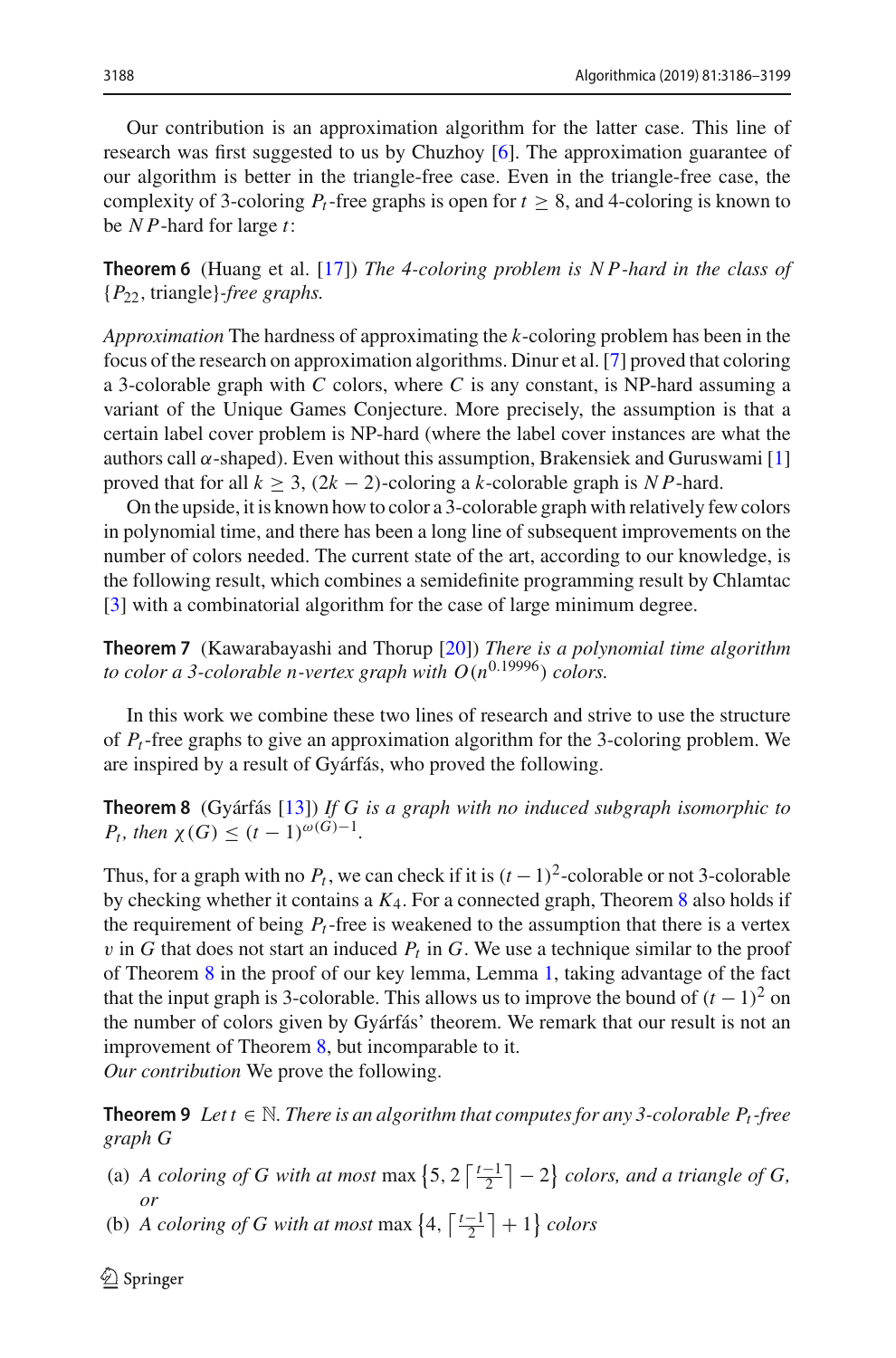The proof of this theorem is given in Sect. [2.](#page-3-1) The outline of the proof is as follows. Starting at a vertex  $v$ , our goal is to split the graph into two parts, one that has a bounded-size dominating set *S*, and another that requires few colors. To begin, we let  $S = \emptyset$  and proceed by fixing a vertex v and considering components of its nonneighbors. No two such components can contain a path of length  $\approx t/2$  ending in a vertex of  $N(v)$ , and hence there is a vertex *u* in  $N(v)$  such that every component of *G* − *N*[v] not containing a neighbor of *u* can be colored with a small number of colors (inductively); then we replace v by  $u$ ,  $S$  by  $S \cup \{v\}$ , and consider the remaining components, and iterate. If this continues for more than *t* steps, then the set *S* of vertices we fixed induces a  $P_t$  in *G* (starting  $v - u - \cdots$ ); thus we may assume we found a coloring of  $G - (S \cup N(S))$  with a small number of colors and  $|S| \leq t$ . The 3-coloring problem in graphs with bounded domination number can be reduced to a constant number of 2SAT instances, which can be solved in linear time [\[8](#page-12-11)[,9](#page-12-12)[,23](#page-13-8)], and so we can compute a 3-coloring of  $G[S \cup N(S)]$  and add it to the colorings of components; this yields the desired coloring.

There is a variant of this problem where we replace the requirement that  $G$  is  $P_t$ -free with the weaker restriction that in each connected component *G* has at least one vertex that is not a starting vertex of a  $P_t$ . We give an algorithm for this harder problem as well, with a worse approximation bound, see Lemmas [1](#page-3-0) and [2](#page-5-0) below. Additionally, we give a hardness result, Theorem [11,](#page-10-0) to show that Lemma [1](#page-3-0) can probably not be improved.

We remark that our algorithm can easily be implemented such that it takes an arbitrary graph as its input. It then either refutes the graph by outputting that it contains a *Pt* or that it is not 3-colorable or computes a coloring as promised by Theorem [9.](#page-2-1) In the case that the graph is refuted for not being 3-colorable, the algorithm can output a certificate that is easily checked in polynomial time. If the graph is refuted because it contains an induced  $P_t$ , our algorithm outputs the path.

# <span id="page-3-1"></span>**2 Algorithm**

Throughout this paper, we use  $N(v)$  to denote the set of neighbors of a vertex v, and  $N(X)$  to denote the set of neighbors of a set *X*. Moreover, we let  $N[v] = N(v) \cup \{v\}$ and  $N[X] = N(X) \cup X$ .

We start with a lemma that uses ideas from the proof of Theorem [8](#page-2-0) to color connected graphs in which some vertex does not start a  $P_t$ . The coloring it returns, if any, is a [3](#page-10-1)-coloring as long as  $t \leq 4$ ; in Sect. 3 we show that 3-coloring becomes NP-hard in this setting for  $t \geq 5$ , which means that our result is best possible in this sense. In Lemma [2,](#page-5-0) we bound the running time of the algorithm given in Lemma [1.](#page-3-0)

<span id="page-3-0"></span>**Lemma 1** Let G be connected,  $v \in V(G)$ , and  $t \in \mathbb{N}$  with  $t \geq 1$ . There is a polynomial*time algorithm that outputs*

- (a) *That G is not 3-colorable, or*
- (b) *An induced path Pt starting with vertex* v*, or*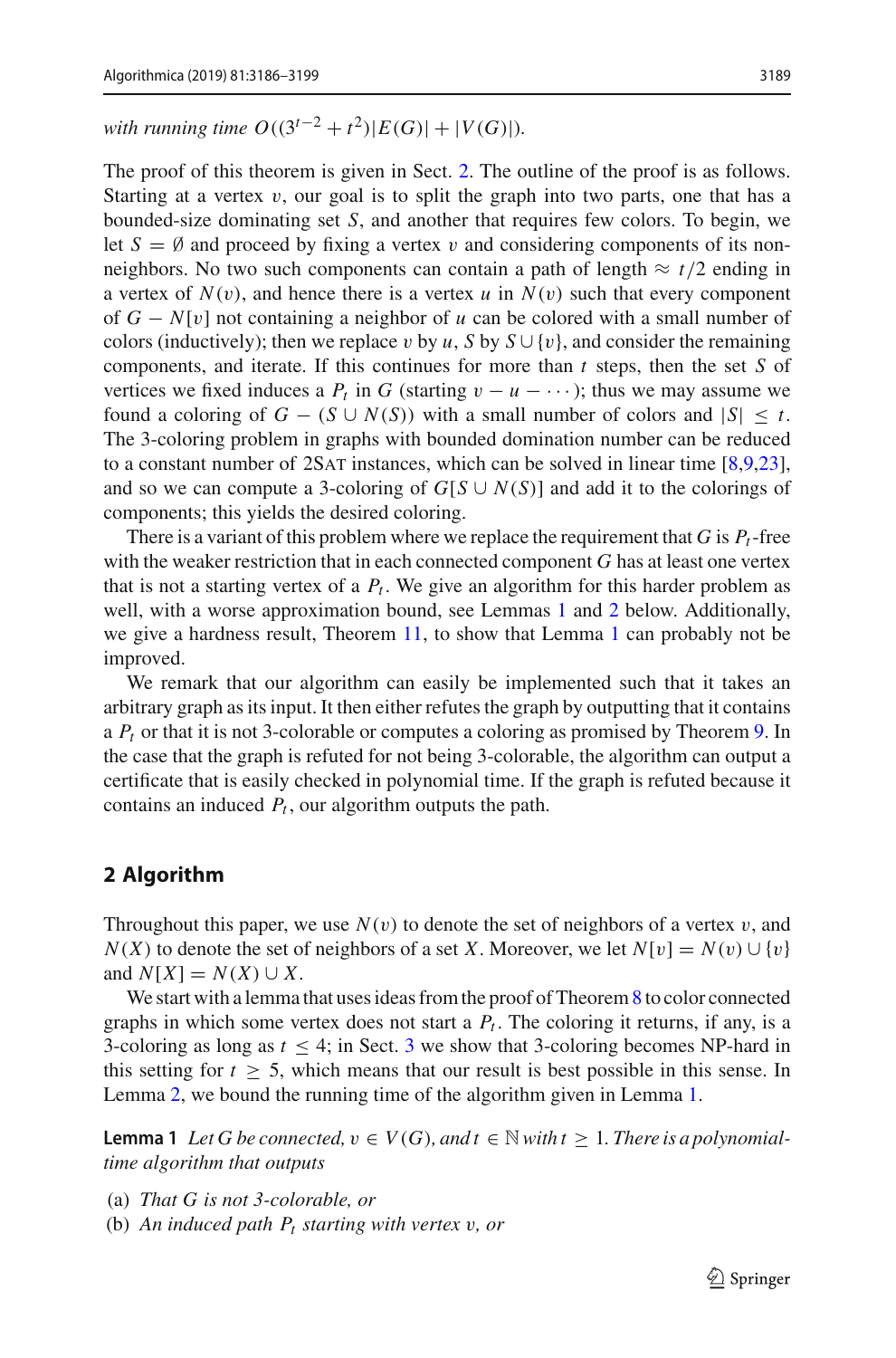(c) *A* max {2, *t* − 2}*-coloring of G, or*

(d) *A* max {3, 2*t* − 5}*-coloring of G and a triangle in G.*

*Proof* We prove this by induction on *t* and  $|V(G)|$ . If  $V(G) = \{v\}$ , then (c) holds, and we return a 1-coloring of *G*. From now on, we may therefore assume that  $|V(G)| > 1$ .

We first prove the result for  $t \leq 4$ . Let  $Z = V(G) \setminus N[v]$ . Consider a component C of *G*[*Z*] (if one exists). By connectivity, there is a vertex  $x \in V(C)$  such that  $N(x) \cap$  $N(v) \neq \emptyset$ . If there is an induced  $P_4$  in *G* starting at v, we output it. Otherwise, each neighbor of *x* in *C* is adjacent to all of  $N(x) \cap N(v)$ . Thus  $N(y) \cap N(v) = N(x) \cap N(v)$ for every  $y \in V(C)$ . In particular, if  $|C| > 2$ , we found a triangle.

Color v with color 1, and give each vertex in a singleton component of *Z* color 1. For each non-singleton component *C* of *Z*, note that if *C* is not bipartite, then *G* is not 3-colorable (and we have outcome (a)). So we may assume *C* is bipartite, and we color all vertices from one partition class with 1. This is valid since every vertex of *C* has the same set of neighbors in  $N(v)$ , and no vertex in  $N(v)$  is colored 1. We call G' the subgraph of *G* that contains all yet uncolored vertices. (So all remaining vertices of *Z* form singleton components of  $G' - N(v)$ .)

If  $G'$  has no edges, we can color  $V(G')$  with color 2 to obtain a valid 2-coloring of  $G$ , and are done with outcome (c). If  $G'$  is bipartite and has an edge  $xy$ , then we can color *V*(*G* ) with colors 2 and 3 to obtain a valid 3-coloring of *G*. Observe that if  $x, y \in N(v)$ , then *G* has a triangle, and that otherwise, we can assume  $x \in N(v)$ and  $y \in Z$ . In *G*, vertex *y* belongs to a non-trivial component of  $G - N(v)$ ; thus, as noted above, *G* has a triangle containing *x y*. In either case, we have outcome (d).

Now suppose that *G'* is not bipartite, that is, *G'* has an odd cycle  $C_{\ell}$ , on vertices  $c_1, \ldots, c_\ell$ , say. Then, for each  $c_i$  lying in *Z*, we know that in *G*, there is a vertex  $c'_i$ (from the non-trivial component of  $Z$  that  $c_i$  belongs to) which is adjacent to all three of  $c_{i-1}$ ,  $c_i$ ,  $c_{i+1}$  (mod  $\ell$ ). So in any valid 3-coloring of *G*, vertices  $c_{i-1}$  and  $c_{i+1}$  have the same color. Since  $\ell$  is odd, no such coloring exists; and we can output (a). This proves the result for  $t \leq 4$ .

Now let  $t > 5$ , and assume that the result is true for all smaller values of  $t$ . For every component *C* of  $Z = V(G) \setminus N[v]$ , there is a vertex  $w_C$  in  $N(v)$  with neighbors in *C*. We apply the induction hypothesis (for  $t - 1$ ) to  $G_C := G[V(C) \cup \{w_C\}]$  and  $w_C$ . If this subgraph is not 3-colorable, neither is *G* (and we have outcome (a)). If there is an induced *Pt*−<sup>1</sup> starting at w*C*, then we can add v to this path and have found an induced  $P_t$  in *G* starting at v, giving outcome (b). If neither outcome (a) nor outcome (b) occurred in any component, then each component *C* of  $G[Z]$  (without  $w_C$ ) can be colored with  $2(t - 1) - 5$  colors if the algorithm detected a triangle in  $G_C$ , and with *t* − 3 colors otherwise.

If  $N(v)$  is a stable set, and no triangle was detected, then we color each component of  $G[Z]$  with  $t - 3$  colors (which can be repeated), and use one more color for  $N(v)$ , and repeat one of the colors from *Z* for v to obtain a  $(t - 2)$ -coloring of *G*, obtaining outcome (c).

Therefore, we may assume that the algorithm detected a triangle in  $G[N[v]]$  or some  $G_C$ , and we output this triangle. If  $G[N(v)]$  is not bipartite, then *G* is not 3-colorable. Otherwise, we color each component of *G*[*Z*] with the same at most  $2(t - 1) - 5$ colors, color  $N(v)$  with at most two new colors, and repeat a color from *Z* for *v*.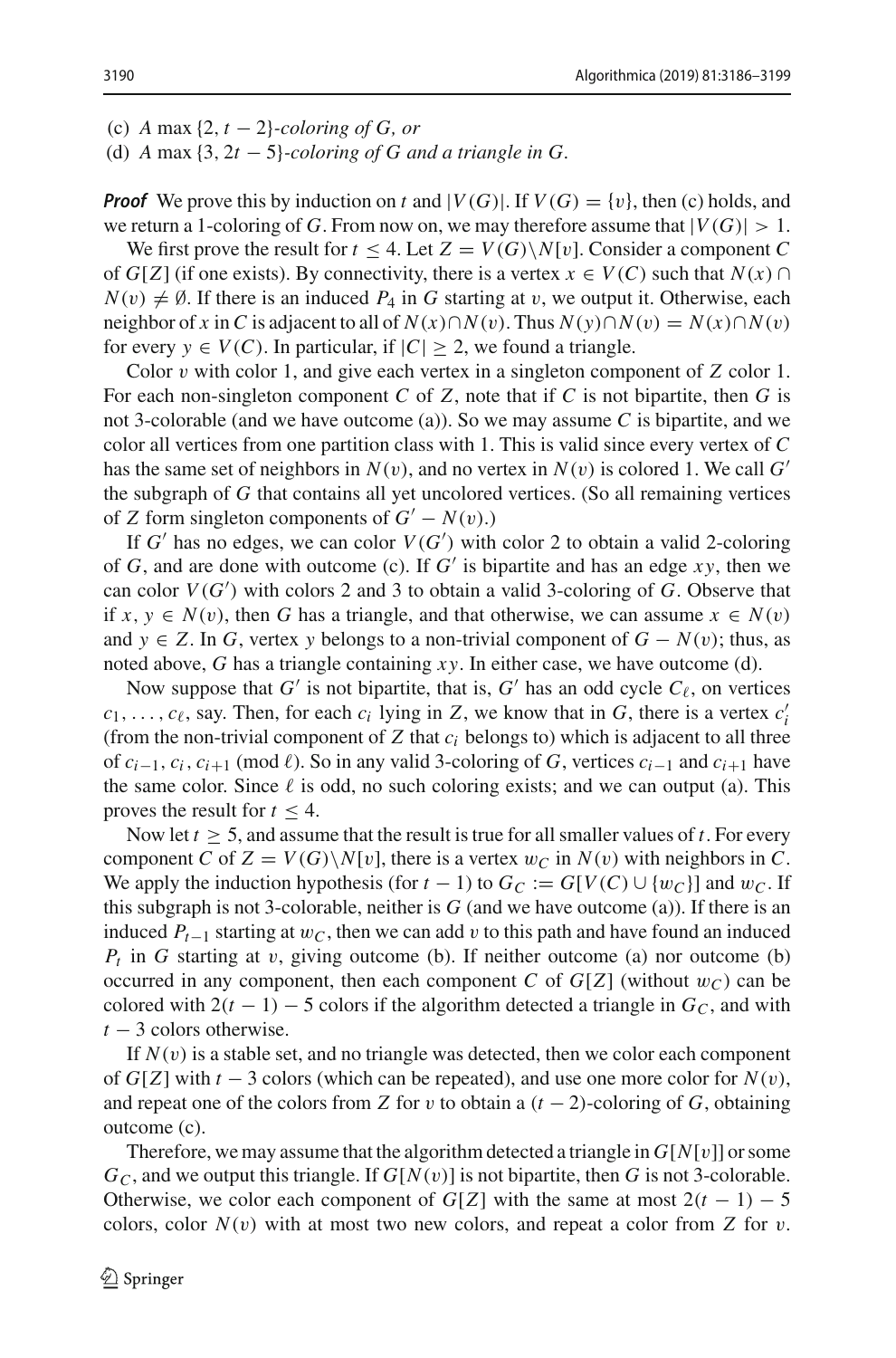Then, this yields a coloring of *G* with  $2t - 5$  colors, and we found a triangle, which is outcome (d). is outcome (d). 

<span id="page-5-0"></span>**Lemma 2** *The algorithm from Lemma [1](#page-3-0) can be implemented with a running time of*  $O(t|E(G)|)$  *for a connected input graph G.* 

*Proof* For  $t < 4$ , we can compute  $N(v)$  and  $Z = V(G) \setminus N[v]$  in time  $\mathcal{O}(|E(G)|)$ . The components of  $Z$  can be found in linear time. By going through each vertex  $w$  in  $N(v)$ , and for each such w, going through each component *C* of *Z*, we can check that w has exactly 0 or  $|V(C)|$  neighbors in C; if this is not true for some component C, then we have found a  $P_4$  starting at v, obtaining outcome (b).

Otherwise, color  $v$  with color 1, as well as all components in  $Z$  of size 1. If a component *C* contains two or more vertices, then we check if it is bipartite (in linear time); if not, then since there is a neighbor w of C in  $N(v)$  and w is complete to C, we output that *G* is not 3-colorable for outcome (a). If *C* is bipartite, we choose one of the partition classes of the bipartition, and give all vertices in this class color 1.

Let  $G'$  be the remaining graph after removing all vertices colored so far. We check if  $G'$  has an edge; if not, then we can give a 2-coloring of  $G$  and output (c). If  $G'$  has an edge  $xy$ , then check if  $G'$  is bipartite. If so, we can get a valid 3-coloring of  $G$ . Moreover, *xy* lies in a triangle (either because *x*,  $y \in N(v)$  or because *x* and *y* have a common neighbor in  $Z$ ), and we can output (d). So assume we found that  $G'$  is not bipartite, that is, we found an odd cycle  $C_{\ell}$  in  $G'$ , on vertices  $c_1, \ldots, c_{\ell}$ , say. For each  $c_i \in Z \cap V(G')$ , there is a vertex  $c'_i \in Z \cap V(G)$  adjacent to all three of  $c_{i-1}, c_i, c_{i+1}$ (mod  $\ell$ ), hence we can output (a), as vertices  $c'_{i}$ ,  $V(C_{\ell})$  and v induce an obstruction to 3-coloring *G*.

Now let  $t \geq 5$ . We compute  $N(v)$  in time  $|d(v)|$ , compute components of  $G - N[v]$ in linear time, check if  $N(v)$  is bipartite in linear time (if not, return that G is not 3colorable), check if  $N(v)$  contains two adjacent vertices, and correspondingly 1 or 2-color  $N(v)$ . Then we go through  $N(v)$  to find a neighbor  $w_C$  for each component C of  $G - N[v]$  and run the algorithm with vertex  $w_C$  and parameter  $t - 1$  on the graph  $G[V(C) \cup \{w_C\}].$ 

If the outcome in any component *C* is an induced  $P_{t-1}$  starting at  $w_c$ , we can add  $v$  at the start of the path and get outcome (b). If some component is not 3-colorable, then neither is *G*, giving outcome (a). Otherwise, we find the necessary colorings (and possibly a triangle) to output (c) or (d).

Note that no edge occurs in two components, therefore we require  $O(|E(G)|)$ processing time before using recursion and a total amortized running time of at most  $O((t-1)|E(G)|)$  for recursive calls of the algorithm, which implies the overall running time. time.

<span id="page-5-1"></span>In the following, we will use a slightly modified version of Lemma [1:](#page-3-0)

**Corollary 1** *Let G be connected,*  $v \in V(G)$ *, and*  $t \in \mathbb{N}$ *. Then, there is an algorithm that outputs*

- (a) *That G is not 3-colorable, or*
- (b) *An induced path Pt starting with vertex* v*, or*
- (c) *A* max {1, *t* − 2}*-coloring of G* − v*, or*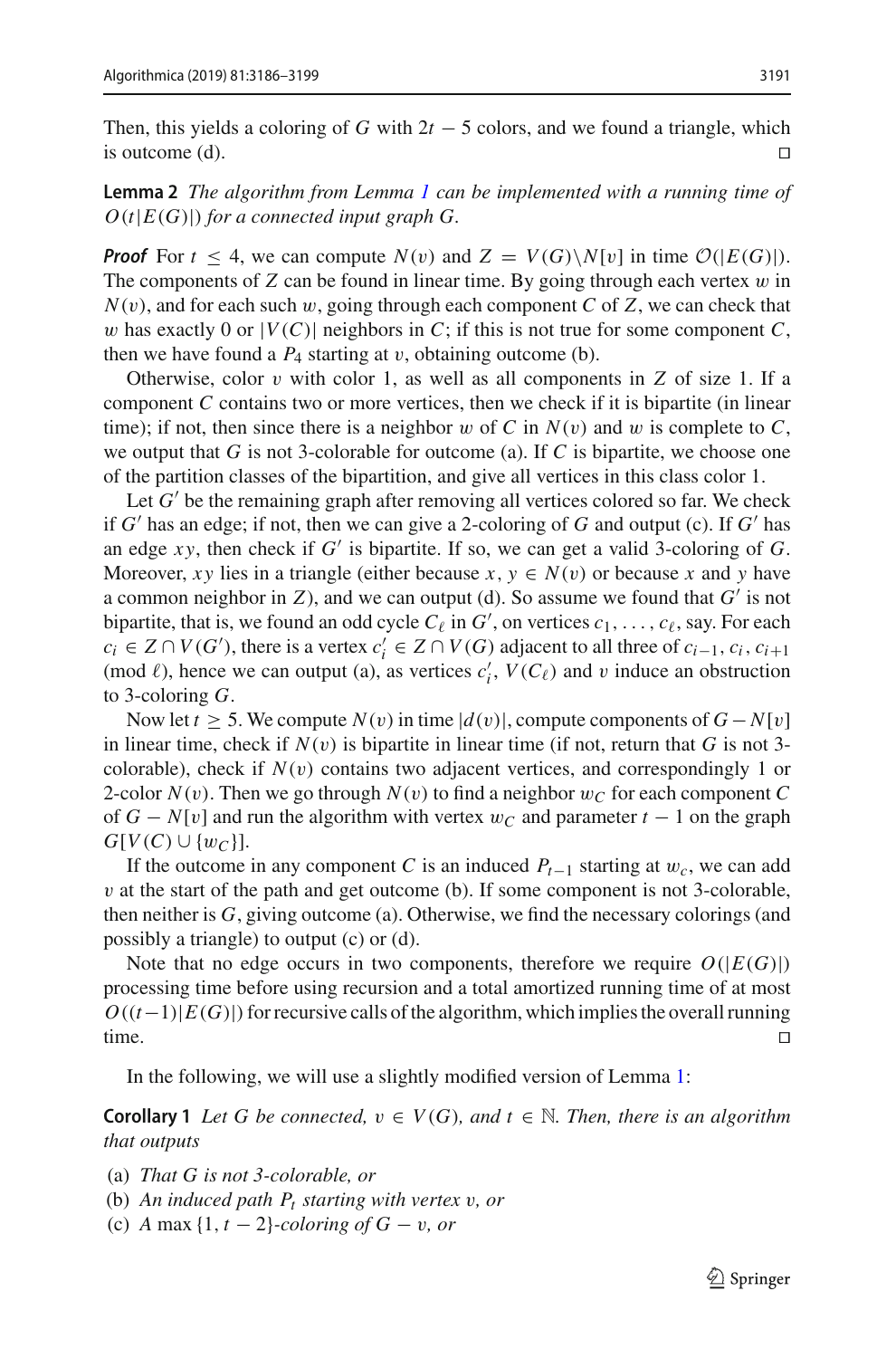(d) *A* max {2, 2*t* − 5}*-coloring of G* − v *and a triangle in G*

*with running time*  $O(t|E(G)|)$ *.* 

*Proof* This is a direct consequence of Lemma [1](#page-3-0) unless  $t \leq 3$ . If  $t \leq 3$ , then we can find an induced  $P_t$  starting at v unless v is adjacent to every vertex in  $G - v$ . So assume v is adjacent to every other vertex. If  $G - v$  is not bipartite, then G is not 3-colorable. Otherwise,  $G - v$  is 2-colorable and the algorithm detects a triangle, or  $G - v$  is 1-colorable.  $G - v$  is 1-colorable.

"For a set *S* of vertices of *G*, we let  $F(S)$  denote the smallest set such that  $S \subseteq F(S)$ and no vertex in  $G - F(S)$  has two adjacent neighbors in  $F(S)$ . Note that  $F(S)$  can be computed by starting with *S* and repeatedly adding vertices that have two adjacent neighbors in the current set; since *G* is finite, this process terminates and the set at termination has the required properties. In a 3-coloring, the colors of the vertices in *S* uniquely determine the colors of all vertices in *F*(*S*).

<span id="page-6-0"></span>Below, in Lemma [3,](#page-6-0) we prove the main technical result of this paper, and in Lemma [4](#page-8-0) we analyze the running time of the algorithm from Lemma [3.](#page-6-0)

**Lemma 3** Let G be connected,  $v \in V(G)$  and  $k, t \in \mathbb{N}$  with  $k \geq 1$ ,  $t \geq 2$ . There is a *polynomial-time algorithm that outputs*

- (a) *That G is not 3-colorable, or*
- (b) *An induced path Pt in G, or*
- (c) *An induced path Pk in G starting in* v*, or*
- (d) *A set S of size at most* max  $\{1, k 2\}$  *with*  $v \in S$ *, and a* max  $\{1, \left\lceil \frac{t-1}{2} \right\rceil 2\}$ *coloring of G*  $- N[F(S)]$ *, or*
- (e) *A set S of size at most* max  $\{1, k 2\}$  *with*  $v \in S$ *, and a* max  $\{2, 2 \lceil \frac{t-1}{2} \rceil 5\}$ *coloring of*  $G - N[F(S)]$ *, and a triangle in G.*

*Proof* We prove this by induction on *k* and  $|V(G)|$ . If  $V(G) = \{v\}$ , then outcome (d) holds with  $S = \{v\}$ ; therefore we may assume from now on that  $|V(G)| > 1$ . If  $k \leq 2$ , then outcome (c) holds. If  $k = 3$ , then the result follows since either  $N[v] = V(G)$  or *G* contains a *P*<sup>3</sup> starting in v. In the latter case, outcome (c) holds, and in the former case, we return  $S = \{v\}$  and outcome (d) holds.

Now let  $k > 3$ . Note that we can assume  $k \leq t$ , because otherwise we can run the algorithm for  $k$  set to  $t$ , and all outcomes except (c) will be valid for the original  $k$  as well, and if we do get outcome (c), we can use it as outcome (b) instead. Furthermore, if  $k \n≤ \left\lceil \frac{t-1}{2} \right\rceil$  $k \n≤ \left\lceil \frac{t-1}{2} \right\rceil$  $k \n≤ \left\lceil \frac{t-1}{2} \right\rceil$ , then Corollary 1 with input *G*, *v* and *k* yields a coloring of *G* − *v* with at most as many colors as claimed in the lemma. The result of the lemma follows by setting  $S = \{v\}.$ 

So we may assume that  $k > \lceil \frac{t-1}{2} \rceil$ . Consider  $Z = V(G) \setminus N[v]$ . Let  $C =$  ${C_1, \ldots, C_r}$  be the list of components of  $G[Z]$ , and let  $\mathcal{D} = \{D_1, \ldots, D_l\}$  be the list of components of  $G[N(v)]$ . We now describe a procedure during which at each step, we color one of the components of  $C$ , and then put it aside, and continue working with the remaining graph, until one component  $D \in \mathcal{D}$  has neighbors in all remaining components of *C*.

The details are as follows. We may assume that for every component in *D*, some component of *C* has no neighbors in *D*. Now choose a component  $D \in \mathcal{D}$  that has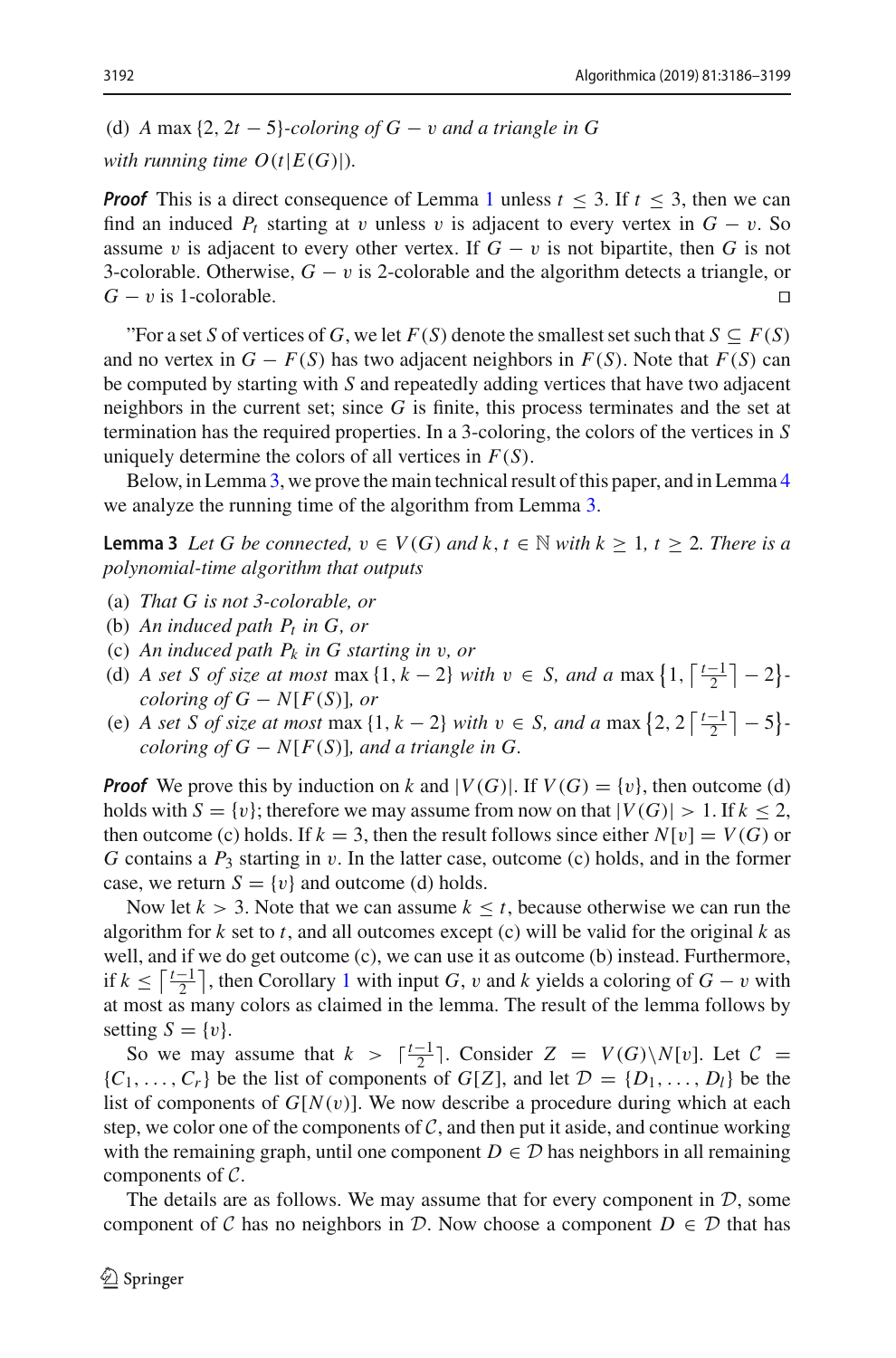neighbors in as many components of *C* as possible. Then some component  $C' \in \mathcal{C}$  has no neighbor in *D*, and therefore, there is a component  $D' \in \mathcal{D}$  with a neighbor in *C'* by the connectivity of *G*. But  $C'$  has a neighbor in  $D'$  and not *D*, and so by choice of *D*, *D'* cannot have a neighbor in all components  $C \in C$  in which *D* has a neighbor; now let *C* be a component in *C* such that *D* has a neighbor in *C* and *D'* does not. Let  $x \in V(D)$  such that *x* has a neighbor in *C*, and let  $x' \in V(D')$  such that  $x'$  has a neighbor in *C* .

Then, we apply Corollary [1](#page-5-1) to  $G[{x} \cup V(C)]$  (with parameter  $\lceil \frac{t-1}{2} \rceil$  and vertex *x*) and to  $G[\{x'\} \cup V(C')]$  (with parameter  $\lceil \frac{t-1}{2} \rceil$  and vertex *x'*). If either of these graphs is not 3-colorable, then *G* is not 3-colorable. If, in both cases, there is an analyzed in the *G* is not 3-colorable. If, in both cases, there is an induced  $P_{\left\lceil \frac{t-1}{2} \right\rceil}$  starting at *x* and at *x'*, respectively, then, since *x* has no neighbors in *V*(*C*<sup> $\prime$ </sup>)∪*V*(*D*<sup> $\prime$ </sup>) and *x*<sup> $\prime$ </sup> has no neighbors in *V*(*D*)∪*V*(*C*), we can combine them, using the path *xvx'*, to obtain an induced  $P_2\left[\frac{t-1}{2}\right]+1$  in *G*, which contains an induced  $P_t$ . Thus, we can assume that for at least one of the two components, we found a coloring instead. In particular, we found a coloring of *C* or of *C'* with max  $\left\{1, \frac{t-1}{2}, -2\right\}$ colors, or a triangle in *G*, and a coloring of *C* or of *C'* with max  $\left\{2, 2 \left\lceil \frac{t-1}{2} \right\rceil - 5\right\}$ colors. We then remove the component with the coloring and continue.

Finally, we arrive at a point where there is a component  $D \in \mathcal{D}$  that has neighbors in all remaining components of  $C$ . Note that if  $S$  is a set that includes  $v$  and any vertex *x* ∈ *D*, then  $F(S) \supseteq V(D)$  and thus  $N(V(D)) \subseteq N[F(S)]$ . Therefore, we call a remaining component of *C good* if it is contained in  $N(V(D))$ , and *bad* otherwise. Our goal is to find a vertex  $x \in V(D)$  with neighbors in all bad components.

Suppose that there is no vertex in  $V(D)$  with neighbors in all bad components. Then, we can find two bad components  $C, C'$  among the remaining components of  $C$ such that *C* has a neighbor *y* in *D*, *C'* has a neighbor *y'* in *D*, *y* has no neighbors in *C'* and  $y'$  has no neighbors in  $C$ . As before, we can find these components by choosing *y* with neighbors in as many bad components as possible, and then letting *y* be a vertex with a neighbor in a bad component  $C'$  in which  $y$  does not have a neighbor. Consequently, *y* has no neighbor in at least one bad component *C* in which *y* does have a neighbor.

As *C* and *C'* are bad, there exist components *E* and *E'*, of *C*\*N*(*V*(*D*)), and of  $V(C')\setminus N(V(D))$ , respectively. Let *x* be the second vertex on a shortest path *P* from *E* to *y*, and define  $x'$  and  $P'$  analogously; that is,  $x$  is the unique vertex of  $P$  such that  $x \notin V(E)$  and *x* has a neighbor in *E*, and similarly,  $x'$  is the unique vertex of *P*<sup> $\prime$ </sup> such that *x*<sup> $\prime$ </sup> ∉ *V*(*E* $\prime$ ) and *x*<sup> $\prime$ </sup> has a neighbor in *E*<sup> $\prime$ </sup>. Since *y*, *y*<sup> $\prime$ </sup> ∈ *V*(*D*), and *E* is disjoint from  $N(V(D))$ , it follows that  $x \neq y$  and  $x' \neq y'$ . Since *C* and *C'* are different components of  $G - N[v]$ , it follows that there are no edges between  $V(P)$ and *V*(*P* ) except possibly *yy* .

We apply Corollary [1](#page-5-1) to  $G[\{x\} \cup V(E)]$  (with parameter  $\lceil \frac{t-2}{2} \rceil$  and vertex *x*) and to  $G[{x'}]\cup V(E')$  (with parameter  $\lceil \frac{t-2}{2} \rceil$  and vertex *x*'). If either of these two graphs is not 3-colorable, then *G* is not 3-colorable. If, in both cases, there is an induced  $P_{\left[\frac{t-2}{2}\right]}$ , say *Q* starting at *x* and *Q*' starting at *x*', respectively, then we can combine these paths to an induced path *R* at least *t* vertices by taking  $R = QxPyy'P'x'Q'$  or  $R = QxPyvy'P'x'Q'$  (depending on whether *yy'* is an edge or not). Since both  $xPy$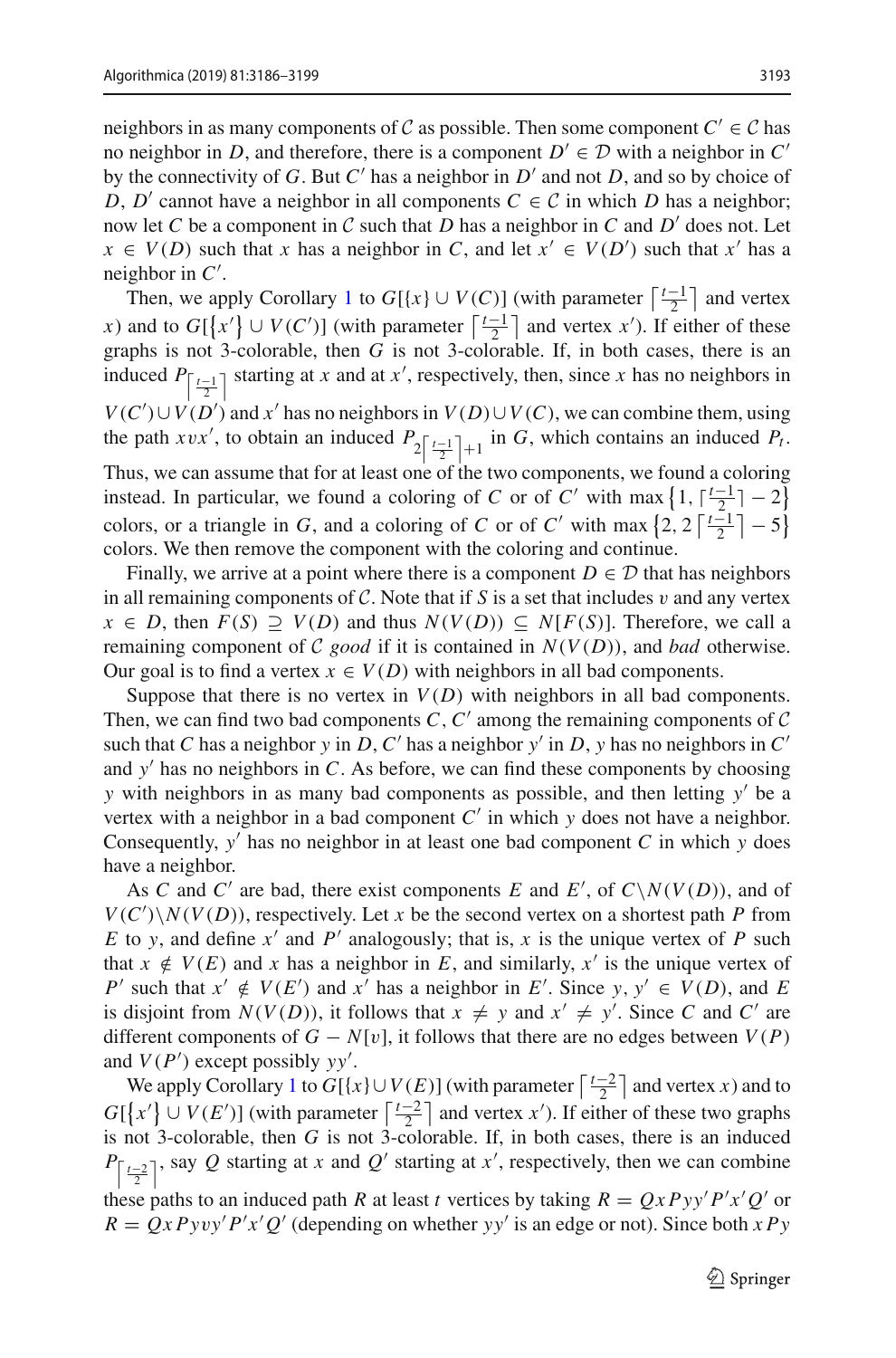and *x'P'y'* have length at least 1, and therefore *y*,  $y' \notin V(Q) \cup V(Q')$ , it follows that *R* has at least  $2\left\lceil \frac{t-2}{2} \right\rceil + 2 \ge t$  vertices.

Thus, we may assume that for at least one of  $G[\{x\} \cup V(E)]$ ,  $G[\{x'\} \cup$  $V(E')$ , we found a coloring instead. In particular, we found a coloring of *E* or of *E'* with max  $\left\{1, \left\lceil \frac{t-2}{2} \right\rceil - 2\right\}$  colors, or a triangle in *G*, and a coloring with max  $\left\{2, 2 \left\lceil \frac{t-2}{2} \right\rceil - 5\right\}$  colors. We then remove the component with the coloring and continue.

We are left with the case when there is a single vertex  $v' \in V(D)$  that has neighbors in all remaining components of *C*, except possibly those contained in  $N(V(D))$ . Let  $V'$  be the set of vertices in the remaining components of  $C$  that are not contained in  $N(V(D))$ . Then we can apply the induction hypothesis with  $k - 1$ , *t*, and v' to  $G' = G[V' \cup \{v'\}]$ . If *G'* is not 3-colorable, neither is *G*. If *G'* contains an induced path  $P_t$ , so does *G*. If *G'* contains an induced path  $P_{k-1}$  starting in v', then we can add v to this path to obtain an induced path  $P_k$  starting in v. If there is a set *S* of size at most  $k-3$  with  $v' \in S$ , and a max  $\left\{1, \left\lceil \frac{t-1}{2} \right\rceil - 2\right\}$ -coloring of  $G' - N[F(S)]$  or a  $\max \left\{ 2, 2 \left[ \frac{t-1}{2} \right] - 5 \right\}$ -coloring of  $G' - N[F(S)]$  and a triangle, then we proceed as follows. We add v to *S*, and now *S* has size at most  $k - 2$ . Moreover, since both v and v' are in *S*, we know that  $V(D) \subseteq F(S)$ , thus all vertices in  $N[v] \cup N[D]$  are in  $N[F(S)]$ . We colored different components of  $Z\setminus N(V(D))$  at different stages, but we can reuse the colors used on these components. Therefore, this leads to outcome (d) or (e), depending on whether the algorithm detected a triangle at any stage or not.  $\Box$ 

<span id="page-8-0"></span>**Lemma 4** *The algorithm from Lemma [3](#page-6-0) can be implemented with running time*  $O\left(k\left\lceil\frac{t-1}{2}\right\rceil |E(G)|\right)$  for a connected input graph G.

*Proof* For  $k < 3$ , we can check in linear time if (b) or (d) holds. For  $k = 3$ , we check in linear time if  $V(G) = N[v]$ ; in this case, the algorithm returns  $S = \{v\}$ , and outcome (d) holds. Otherwise, *G* contains a vertex  $w \notin N[v]$  with a neighbor *u* in  $N(v)$ , and *vuw* is a  $P_3$ ; so outcome (b) holds, and we can find *u* and *w* in linear time. For  $k > 3$ , we compute  $Z = V(G) \setminus N[v]$  and the components  $C_1, \ldots, C_r$  of  $G[Z]$  and the components  $D_1, \ldots, D_r$  of  $G[N(v)]$  as in the proof of Lemma [3;](#page-6-0) all this can be done in linear time.

Now, subsequently, for  $j = 1, \ldots, r$ , we consider  $D_j$ , and some of the  $C_i$  adjacent to it, and after possibly coloring and deleting these components  $C_i$ , we might also delete  $D_j$ . More precisely, for  $j = 1, \ldots, r$ , we consider those  $C_i$  that only have neighbors in  $D_i$ . For each such  $C_i$ , choose a neighbor  $x_{ij}$  in  $V(D_i)$  and apply Corollary [1](#page-5-1) to  $G[V(C_i) \cup \{x_{ij}\}]$ . If this graph is not 3-colorable, then neither is *G*. If the algorithm returns a coloring (and possibly a triangle), then this is the coloring we will use in  $C_i$ , as explained in the proof of Lemma [3,](#page-6-0) so we can delete  $C_i$ . (But, if the algorithm found a triangle, we shall remember this triangle for a possible output, at least if it is the first one to be found.) Otherwise, the algorithm returns a path of length  $\lceil \frac{t-1}{2} \rceil$ , which we keep. After going through all  $C_i$  with neighbors only in  $D_j$ , we delete  $D_j$ if the algorithm always returned a coloring (or if there were no  $C<sub>i</sub>$  to consider), since we guarantee that  $v \in S$  and therefore  $V(D_i) \subseteq N[F(S)]$ , and in this case we have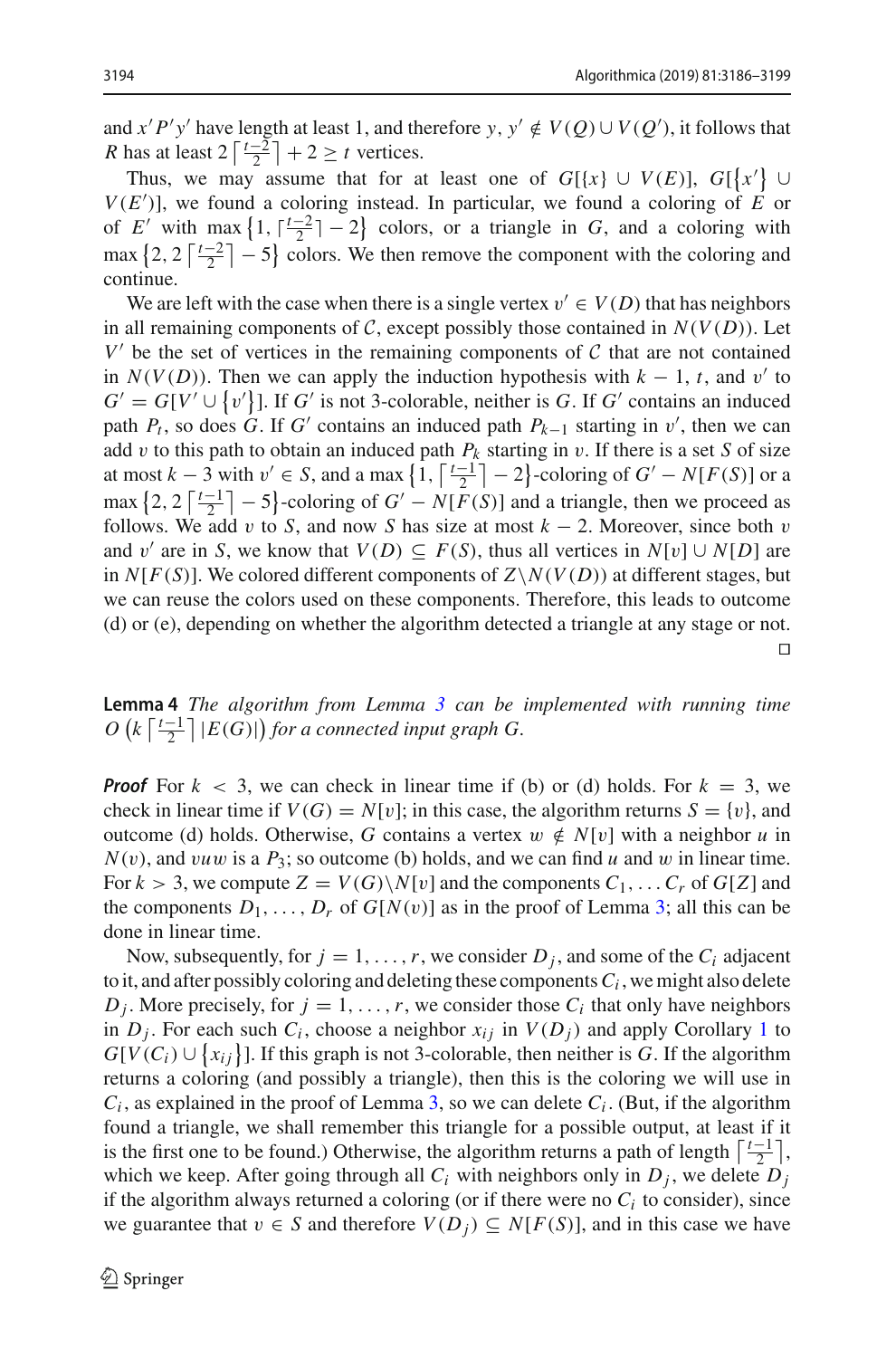also already processed all components  $C_i$  with a neighbor in  $D_i$ . That is, we keep  $D_i$ if and only if for some *i* we found a path starting from  $x_{ij}$  with interior in  $V(C_i)$ .

The amortized time it takes to process all *D<sub>j</sub>* is  $O\left(\left\lceil \frac{t-1}{2} \right\rceil |E(G)|\right)$ . This is so because every component  $C_i$  is used for the algorithm from Corollary [1](#page-5-1) at most once.

In the end, if there are  $D_j$ ,  $D_{j'}$  with  $j \neq j'$  that we did not delete, then there is a component  $C_i$  that only has neighbors in  $D_i$ , and another component  $C_i$  that only has neighbors in *D<sub>j'</sub>*, and both *C<sub>i</sub>* and *C<sub>i'</sub>* contain a  $P_{\left\lceil \frac{t-1}{2} \right\rceil}$  in their interior, starting at *x<sub>ij</sub>* and  $x_i$  *j* respectively. By connecting them using the middle segment  $x_i$  *j*  $vx_i$  *j*  $\prime$ , we find a  $P_t$  in G that we can output as outcome (b). Otherwise, there is only one  $D_i$  left at the end. Since whenever we deleted a component  $D_i$ , we ensured that each remaining  $C_i$ has a neighbor in some  $D_j$  with  $j \neq j'$ , this means that  $D_j$  has neighbors in all  $C_i$ that we did not color yet.

Let  $Z'$  be the set of vertices of remaining components  $C_i$ , and let  $Z'' =$  $Z' \setminus N(V(D_j))$ . Each component of *G*[*Z*<sup>*n*</sup>] is contained in some component *C<sub>i</sub>* and thus it has a neighbor in  $N(V(D_i))$ . Therefore, we can apply the same argument as before to components of  $G[Z'']$  and components of  $N(V(D_i))$  with neighbors in them. Whenever the algorithm for Corollary [1](#page-5-1) outputs a coloring we keep it (and we also keep the possibly found triangle, if it is the first triangle to be found), and if it outputs that a component is not 3-colorable, then *G* is not 3-colorable, and if there is a path  $P_{\left[\frac{t-2}{2}\right]}$ , we keep track of it. (Note that components of  $N(V(D_j))$  that are not adjacent to  $Z''$  get deleted automatically.) When this terminates, if there are still two components of  $N(V(D_i))$ , then there are two paths we can combine to a *P<sub>t</sub>* as in Lemma [3.](#page-6-0) Otherwise, a single component  $D^*$  of  $N(V(D_j))$  has a neighbor in all remaining components  $C'_1, \ldots, C'_s$ , so there is a vertex  $v' \in V(D_j)$  such that  $G[\{v'\} \cup D^* \cup C'_1 \cup \cdots \cup C'_s]$  is connected, and v' is the only neighbor of v in that

subgraph. Next, we apply induction for  $k - 1$  with root vertex v on that set. If this finds a set *S* and a coloring, we add v to *S*. If it finds a path  $P_{k-1}$ , we add v to the path. If it finds a *Pt* , we output it. If it is not 3-colorable, then neither is *G*.

The total running time of the recursive application of the algorithm is  $O((k-1)\lceil \frac{t-1}{2} \rceil |E(G)|)$ , and all preprocessing steps leading there can be implemented with a running time of *O* ( $\lceil \frac{t-1}{2} \rceil$  |*E*(*G*)|), which implies the result. □

<span id="page-9-0"></span>We can now give the proof of our main result, which we restate:

**Theorem 10** *Let*  $t \in \mathbb{N}$ *. There is an algorithm that computes for any 3-colorable Pt-free graph G*

- (a) *A coloring of G with at most* max  $\left\{5, 2\left\lceil \frac{t-1}{2} \right\rceil 2\right\}$  *colors, and a triangle of G, or*
- (b) *A coloring of G with at most* max  $\left\{4, \left\lceil \frac{t-1}{2} \right\rceil + 1\right\}$  *colors*

*with running time O*( $(3^{t-2} + t^2)$ |*E*(*G*)|+|*V*(*G*)|)*.* 

*Proof of Theorem* **[10](#page-9-0)** We use the algorithm from Lemma [3](#page-6-0) with  $k = t$ . By Lemma [4,](#page-8-0) the running time of this algorithm is  $O(t^2|E(G)|)$ . Since only outcomes (d) and (e) can occur in this setting, it is sufficient to show that if *G* is 3-colorable, we can find a 3-coloring of *N*[ $F(S)$ ] in time  $O(3^{t-2}|E(G)|)$ , as follows: For each vertex in the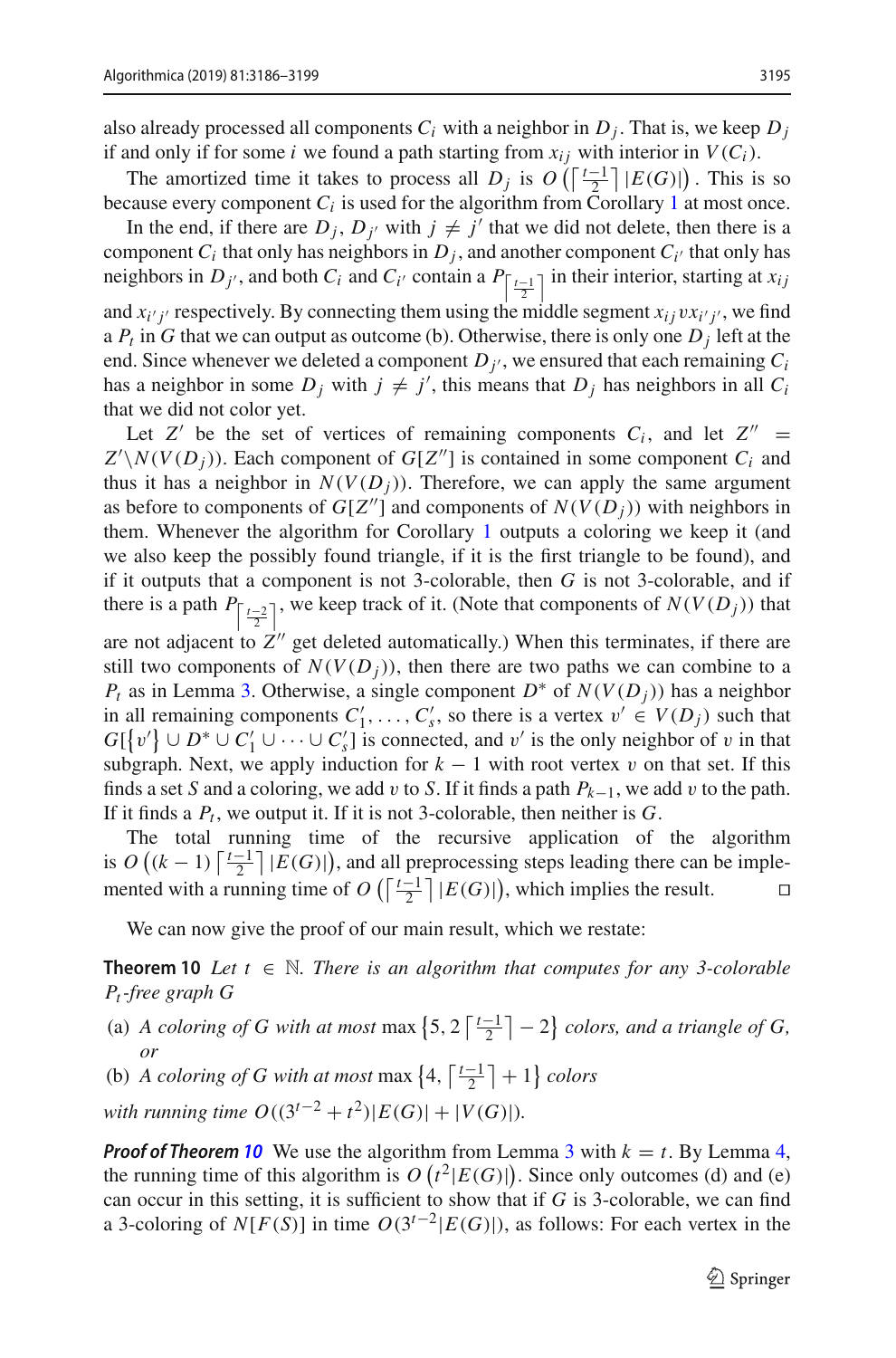| t                                                                                    |  |  |  |  |  |  |  |  |  | $3 \t 4 \t 5 \t 6 \t 7 \t 8 \t 9 \t 10 \t 11 \t 11$             |
|--------------------------------------------------------------------------------------|--|--|--|--|--|--|--|--|--|-----------------------------------------------------------------|
| $\max\{3, 2t - 5\}$ 3 3 5 7 9 11 13 15 17                                            |  |  |  |  |  |  |  |  |  |                                                                 |
| $\max \left\{5, 2\left\lceil \frac{t-1}{2} \right\rceil - 2\right\}$ 5 5 5 5 6 6 8 8 |  |  |  |  |  |  |  |  |  |                                                                 |
| Best option                                                                          |  |  |  |  |  |  |  |  |  | 3 3 3 <sup>a</sup> 5 5 6 6 8 8 2 $\left[\frac{t-1}{2}\right]-2$ |

<span id="page-10-2"></span>**Table 1** Number of colors we use for a 3-colorable *Pt*-free graph if there is a triangle

 $a$  If  $t = 5$ , we can improve the number of colors required if there is a triangle to 3, because it cannot happen that there are two components *C*, *C'* of  $G - N[v]$  and components *D*, *D'* of  $G[N(v)]$  such that *C* has a neighbor in *D* but not *D'*, and *C'* has a neighbor in *D'* but not *D'*, because this already yields an induced *P*5. Thus, by induction, all vertices will be in *N*[*F*(*S*)], where we can test for 3-colorability as described in Theorem [9](#page-2-1)

<span id="page-10-3"></span>**Table 2** Number of colors we use for a 3-colorable *Pt*-free graph if there is no triangle

| $\mathfrak{t}$                                                                     |  |  |  |                   | $3 \t 4 \t 5 \t 6 \t 7 \t 8 \t 9 \t 10 \t 11 \t > 11$ |
|------------------------------------------------------------------------------------|--|--|--|-------------------|-------------------------------------------------------|
| $\max\{2, t-2\}$                                                                   |  |  |  | 2 2 3 4 5 6 7 8 9 |                                                       |
| $\max\left\{4, \left\lceil \frac{t-1}{2} \right\rceil + 1\right\}$ 4 4 4 4 5 5 6 6 |  |  |  |                   |                                                       |
| Best option                                                                        |  |  |  |                   | 2 2 3 4 4 5 5 6 6 $\left[\frac{t-1}{2}\right]+1$      |

set *S*, we try each possible color for a total of at most 3*t*−<sup>2</sup> possibilities. From the definition of  $F(S)$ , it follows that this determines the color of every vertex in  $F(S)$ , and hence for every vertex in  $N(F(S))$ , there are at most two possible colors. Thus, we reduced our problem to a 2-list-coloring problem, which can be solved in linear time  $O(|E(G)|+|N(F(S))|) = O(|E(G)|)$  (since  $|N(F(S))| \leq |E(G)|$ ) by reduction to 2SAT [\[8](#page-12-11)[,9](#page-12-12)[,23\]](#page-13-8). It follows that, if *G* is 3-colorable, we can 3-color  $N[F(S)]$  in time  $O(3^{t-2}|E(G)|)$ , and add these three new colors to the coloring from Lemma [3.](#page-6-0)

The total running time follows from the running time of the algorithm in Lemma [4](#page-8-0) in addition to an algorithm determining the connected components of *G*. 

By combining Theorem [9](#page-2-1) with Lemma [1,](#page-3-0) we obtain the algorithms for coloring 3-colorable  $P_t$ -free graphs with the number of colors shown in Table [1](#page-10-2) (if there is a triangle) and Table [2](#page-10-3) (if there is no triangle). For *t* larger than shown in the table, Theorem [9](#page-2-1) uses a smaller number of colors. In both tables, "Best option" shows the number of colors used by the better algorithm (assuming a 3-colorable  $P_t$ -free input graph), which is the algorithm from Lemma [1](#page-3-0) for small values of *t*, and the algorithm from Theorem [9](#page-2-1) for large values of *t*.

## <span id="page-10-1"></span>**3 Hardness Result**

<span id="page-10-0"></span>In this section, we show that improving Lemma [1](#page-3-0) is hard. More precisely:

**Theorem 11** Let G be a connected graph and  $v \in V(G)$  such that there is no induced *Pt in G starting at* v*. Then, deciding k-colorability on this class of graphs is NP-hard*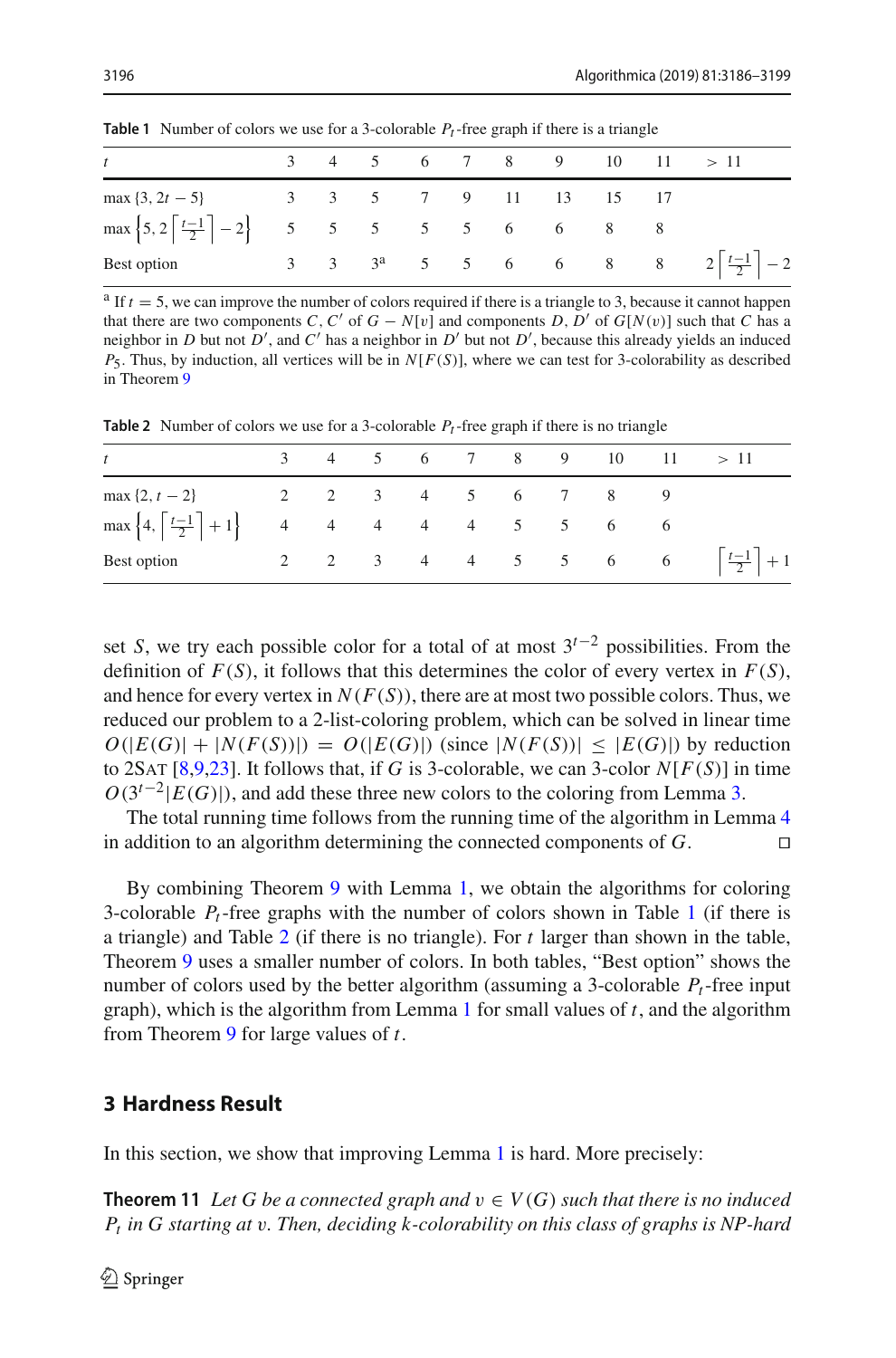*if*  $k \geq 4$  *and*  $t \geq 3$  *or if*  $k = 3$  *and*  $t \geq 5$ *. It can be solved in polynomial time if*  $t \leq 2$ *or if*  $k = 3$  *and*  $t \leq 4$ *.* 

*Proof* For the polynomial time solvability, observe that if  $t \leq 2$ , then  $|V(G)| \leq 1$ . If  $k = 3$ ,  $t < 4$ , then the result follows from Lemma [1.](#page-3-0)

For the hardness, first consider the case  $k > 4$ ,  $t > 3$ . In this case, we can reduce the 3-coloring problem to this problem by taking any instance *G* and adding a clique of size  $k-3$  complete to G. Then, no vertex in this clique starts a  $P_3$ , but the resulting graph is *k*-colorable if and only if *G* is 3-colorable.

It remains to consider the case  $k = 3$ ,  $t > 5$ . We show a reduction from the NP-complete problem NAE-3SAT [\[10](#page-12-13)]. An instance of NAE-3SAT is a boolean formula with variables  $x_1, \ldots, x_n$  and clauses  $C_1, \ldots, C_m$ , where each clause contains exactly three literals (variables or their negations). It is a Yes-instance if and only if there is an assignment of the variables as true or false such that for every clause, not all three literals in the clause are true, and not all three are false.

We construct a graph *G* as follows: *G* contains a vertex  $v$ , vertices labeled  $x_i$  and  $\overline{x_i}$  for  $1 \leq i \leq n$ , and a triangle  $T_j$  for each clause  $C_j$ . The vertex v is adjacent to all vertices  $x_i$  and  $\overline{x_i}$ , but not to any of the triangles. For each *i*,  $x_i$  is adjacent to  $\overline{x_i}$ . For each clause  $C_j$ , we assign each literal a vertex of the triangle  $T_j$ , and connect this vertex to the literal (the vertex labeled  $x_i$  or  $\overline{x_i}$ ). There are no other edges in *G*.

Then, there is no  $P_5$  starting at  $v$  in  $G$ , because such a path would have to contain exactly one of the vertices labeled  $x_i$  and  $\overline{x_i}$ , and this would be the second vertex of the path. As there are no edges between the triangles  $T_i$ , all remaining vertices of the  $P_5$  would have to be in one triangle  $T_i$ . But no triangle can contain a  $P_3$ . Therefore, *G* is a valid instance.

It remains to show that *G* is 3-colorable if and only if the instance of NAE- 3Sat is a Yes-instance. If *G* has a 3-coloring, then the neighbors of v are 2-colored (say with colors 1 and 2) and  $x_i$  never receives the same color as  $\overline{x_i}$ . Assign the variables so that literals colored 1 are true, and those colored 2 are false. Then, if there is a clause  $C_i$ such that all of its literals are true, this means that each vertex of  $T_i$  has a neighbor colored 1, so  $T_j$  uses only colors 2 and 3, which is impossible in a valid coloring of a triangle. For the same reason, there cannot be a clause such that all of its literals are false. Thus, *G* was constructed from a YES-instance.

Conversely, if the instance we started with is a YES-instance, we color  $v$  with color 3, true literals with color 1, and false literals with color 2. For each triangle  $T_i$ , one of the vertices adjacent to a true literal is colored 2, one of the vertices adjacent to a false literal is colored 1, and the remaining vertex is colored 3. This is a valid 3-coloring of *G*. □

### **4 Conclusion**

In this paper we showed how to color a given 3-colorable *Pt*-free graph with a number of colors that is *t*, roughly. The running time of our algorithm is of the form  $O(f(t))$  $n^{O(1)}$ ), when the input graph has *n* vertices, and thus FPT in the parameter *t*. (The class FPT contains the fixed parameter tractable problems, which are those that can be solved in time  $f(k) \cdot |x|^{O(1)}$  for some computable function  $f$ .)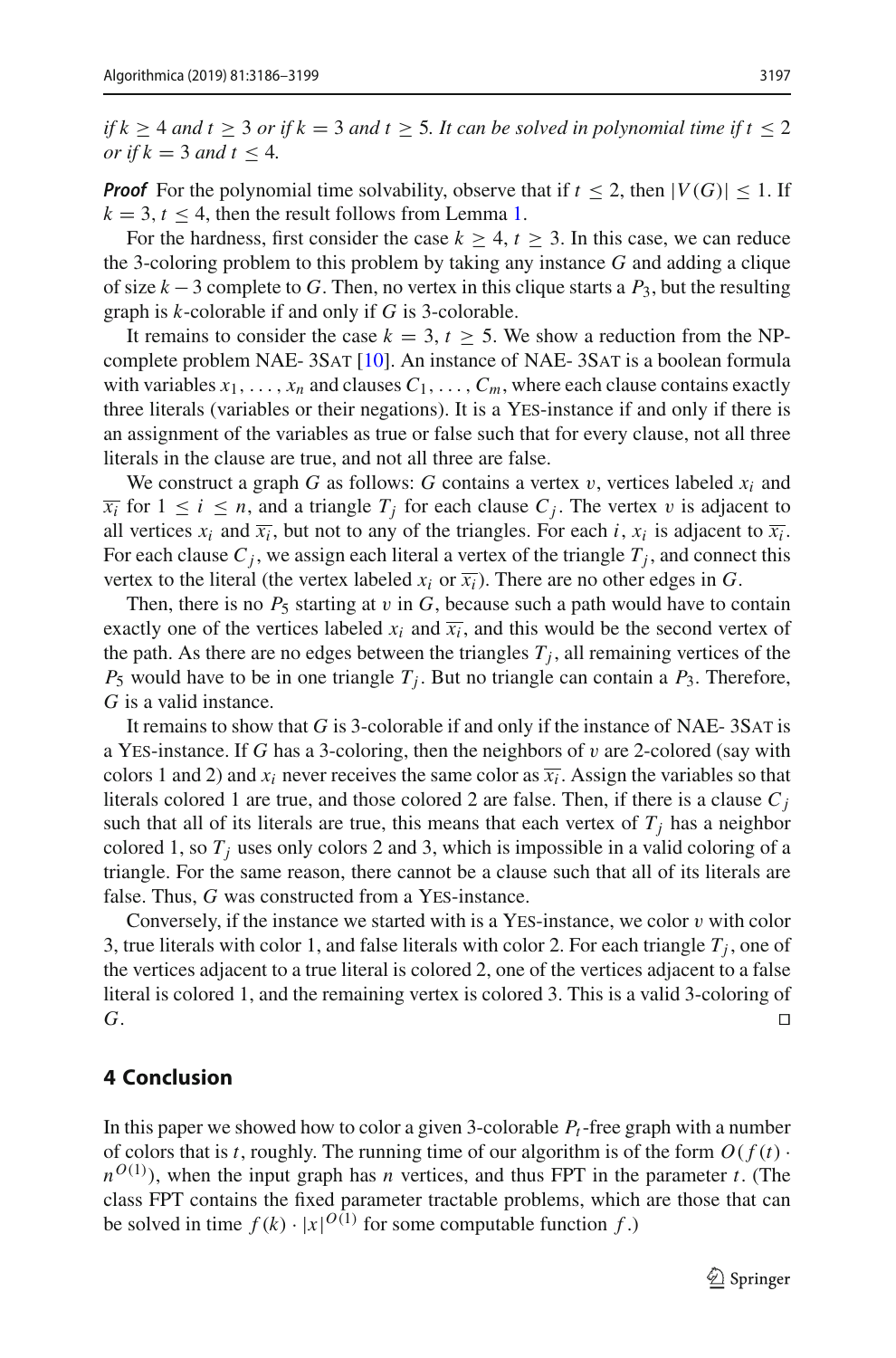In view of this, it seems to be an intriguing question whether the 3-coloring problem is fixed-parameter tractable when parameterized by the length of the longest induced path. That is, whether there is an algorithm with running time  $O(f(t) \cdot n^{O(1)})$  that decides 3-colorability in *Pt*-free graphs. So far, however, it is not even known whether there is an XP algorithm to decide 3-colorability in  $P_t$ -free graphs. (XP is the class of parameterized problems that can be solved in time  $O(n^{f(k)})$  for some computable function *f* .) If such an XP-algorithm existed, this would show that the problem is in P whenever *t* is fixed. Therefore, attempting to prove W[1]-hardness seems to be more reasonable than trying to prove that the problem is in FPT.

Another question we addressed is *k*-coloring connected graphs such that some vertex is not the end vertex of an induced  $P_t$ . We showed that coloring in this case is NP-hard whenever  $k = 3$  and  $t > 5$ , or  $k > 4$  and  $t > 3$ . Lemma [1](#page-3-0) gives a simple algorithm for an  $f(t)$ -approximate coloring for  $k = 3$  and any t, and it would be interesting to have a complementing result proving hardness of approximation. On the other hand, any improvement of Lemma [1](#page-3-0) would immediately yield an improvement of our main result.

**Acknowledgements** We are thankful to Paul Seymour for many helpful discussions. We thank Stefan Hougardy for pointing out [\[20](#page-13-7)] to us. This material is based upon work supported in part by the U.S. Army Research Laboratory and the U.S. Army Research Office under Grant No. W911NF-16-1-0404.

#### **References**

- <span id="page-12-8"></span>1. Brakensiek, J., Guruswami, V.: New hardness results for graph and hypergraph colorings. In: LIPIcs-Leibniz International Proceedings in Informatics, vol. 50. Schloss Dagstuhl-Leibniz-Zentrum fuer Informatik (2016)
- <span id="page-12-1"></span>2. Bonomo, F., Chudnovsky, M., Maceli, P., Schaudt, O., Stein, M., Zhong, M.: Three-coloring and list three-coloring graphs without induced paths on seven vertices. Combinatorica **38**(4), 779–801 (2018)
- <span id="page-12-9"></span>3. Chlamtac, E.: Approximation algorithms using hierarchies of semidefinite programming relaxations. In: 48th Annual IEEE Symposium on Foundations of Computer Science (2007)
- <span id="page-12-2"></span>4. Chudnovsky, M., Spirkl, S., Zhong, M.: Four-coloring *P*6-free graphs. I. Extending an excellent precoloring. arXiv preprint [arXiv:1802.02282](http://arxiv.org/abs/1802.02282) (2018)
- <span id="page-12-3"></span>5. Chudnovsky, M., Spirkl, S., Zhong, M.: Four-coloring *P*6-free graphs. II. Finding an excellent precoloring. arXiv preprint [arXiv:1802.02283](http://arxiv.org/abs/1802.02283) (2018)
- <span id="page-12-6"></span>6. Chuzhoy, J.: Private communication (2015)
- <span id="page-12-7"></span>7. Dinur, I., Mossel, E., Regev, O.: Conditional hardness for approximate coloring. SIAM J. Comput. **39**, 843–873 (2009)
- <span id="page-12-11"></span>8. Edwards, K.: The complexity of colouring problems on dense graphs. Theor. Comput. Sci. **43**, 337–343 (1986)
- <span id="page-12-12"></span>9. Erdős, P., Rubin, A.L., Taylor, H.: Choosability in graphs. Congressus Numerantium 26, 125–157 (1979)
- <span id="page-12-13"></span>10. Garey, M.R., Johnson, D.S.: A Guide to the Theory of NP-Completeness. WH Freemann, New York (1979)
- <span id="page-12-5"></span>11. Groenland, C., Okrasa, K., Rzażewski, P., Scott, A., Seymour, P., Spirkl, S.: *H*-colouring *P<sub>t</sub>*-free graphs in subexponential time. arXiv preprint [arXiv:1803.05396](http://arxiv.org/abs/1803.05396) (2018)
- <span id="page-12-0"></span>12. Golovach, P.A., Johnson, M., Paulusma, D., Song, J.: A survey on the computational complexity of colouring graphs with forbidden subgraphs. J. Graph Theory **84**(4), 331–363 (2017)
- <span id="page-12-10"></span>13. Gyárfás, A.: Problems from the world surrounding perfect graphs. Appl. Math. **19**(3–4), 413–441 (1987)
- <span id="page-12-4"></span>14. Hoàng, C.T., Kamiński, M., Lozin, V., Sawada, J., Shu, X.: Deciding *k*-colorability of *P*<sub>5</sub>-free graphs in polynomial time. Algorithmica **57**(1), 74–81 (2010)